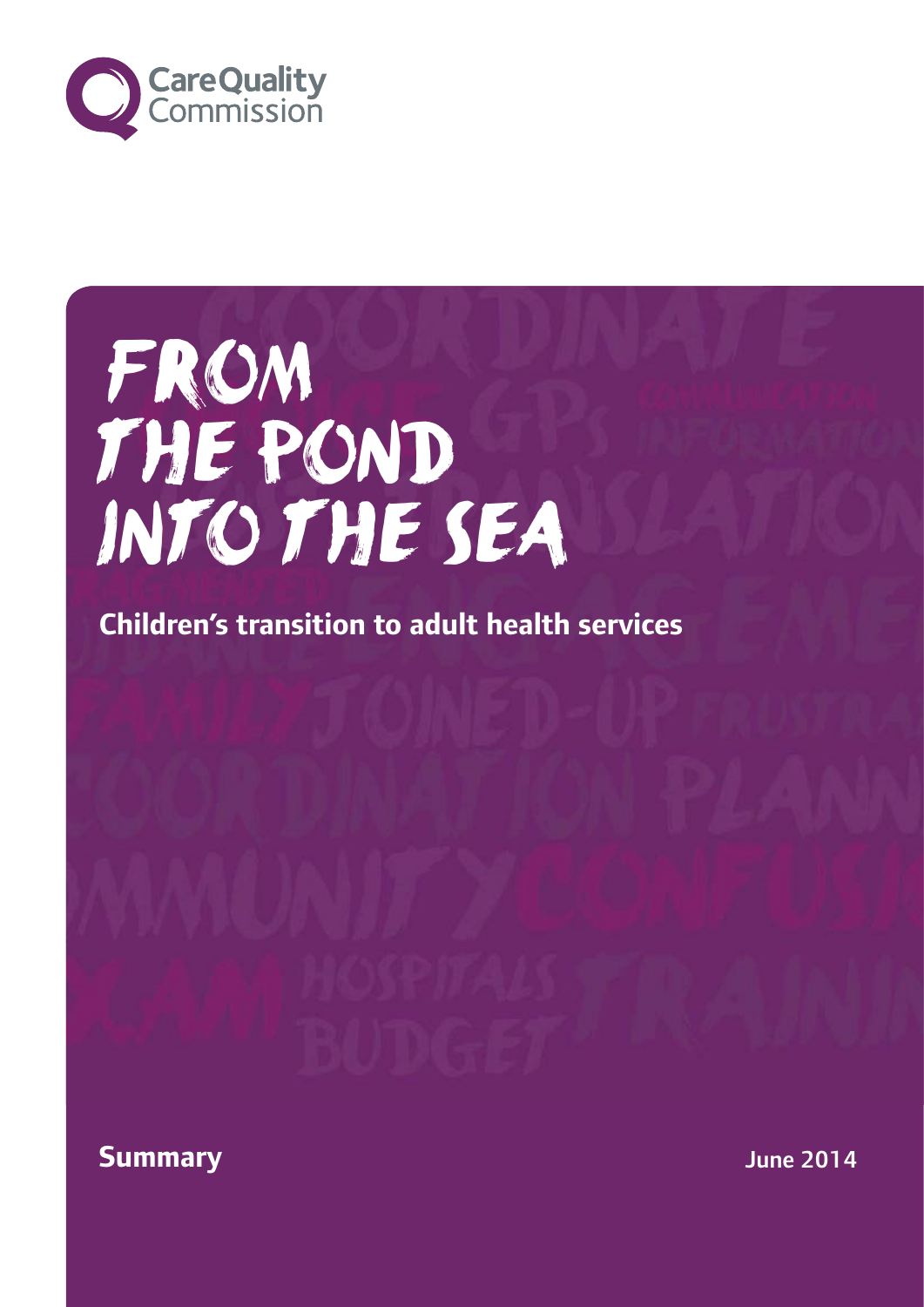# Summary

Young people face plenty of challenges when preparing for adult life. For the 40,000 children and young people with complex physical health needs, there are many additional hurdles. In many cases, the health needs of these young people will have been met by the same people who have looked after them for as long as they can remember. However, one of the changes as they reach adulthood is the transfer to an adult environment where they may need to consult several different health teams, therapy teams, and adult social care services.

Over the last two decades, there has been much guidance about this process, often referred to as 'transition'. Of central importance to the coordination of transition is the transition plan. This plan should start at 14 years of age, or even earlier. The guidance sets out

the responsibilities of individual health professionals and the need for a named person as the key coordinator for health. It stresses the importance of good working arrangements between different health and care services.

As part of our review, we spoke to 180 young people, or parents of young people, between the ages of 14 and 25 with complex health needs. We found that the transition process is variable and that previous good practice guidance had not always been implemented. Young people and families are often confused and at times distressed by the lack of information, support, and services available to meet their complex health needs.

It is not acceptable to find, as we did, parents and young people caught up in arguments between children's and adult health services as to where care should be provided. Or to find that a care service just stops when children's service ends but before the adult service commences. Or to hear from a care worker that transition was well-coordinated, but only because "mother is proactive in coordinating professionals and will actively seek help if needed".

 $\mathbf{D}$ 

*Only 50% of young people and their parents said they had received support from a lead professional during the process leading up to transition to adult services.*

*"This report describes a health and social care system that is not working, that is letting down many desperately ill youngsters at a critical time in their lives. We have put the interests of a system that is no longer fit for purpose above the interests of the people it is supposed to serve."*

Professor Steve Field, Chief Inspector of Primary Medical Services and Integrated Care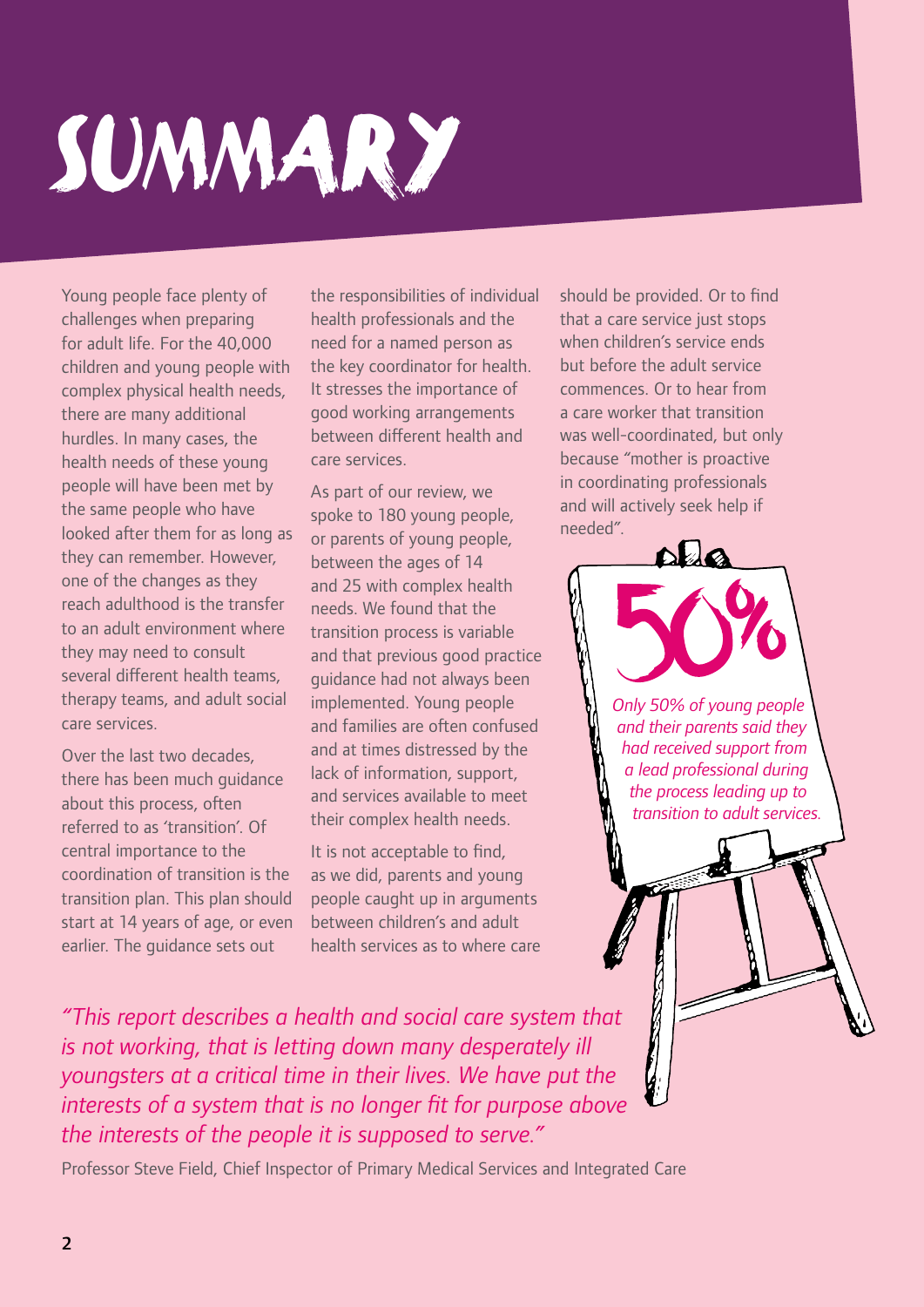

#### **Case study: Peter**

### Peter's experiences are typical of those faced by many of the young people and families we talked to.

Peter has cerebral palsy. Throughout his childhood, his developing needs presented continuing challenges to Peter and his family. Family life became centred around Peter's needs: physiotherapy, hydrotherapy and hospital visits, both locally and to specialist centres further afield. Because of his complex needs, there is a lot of moving and handling and medical equipment to support him at home. Peter has to be fully supported in his wheelchair; he is registered blind and unable to speak. He is unable to care for himself and relies on his family and carers for all his day-to-day needs.

Peter has a good memory and sense of humour, he recognises those close to him and enjoys going to his special school where he is a day student. Peter enjoys company and responds to questions in his own way using facial expressions and his body language. He enjoys trips out, going to his local church, having a lie-in (school days start at 6.30am) and listening to music.

He needs support from healthcare staff who are competent to feed him through the tube into his stomach, as he cannot eat or drink through his mouth. Breathing problems mean he sometimes needs emergency care and he also needs care from physiotherapists, occupational therapists and speech and language therapists.

Peter had a coordinator for his health needs who was a paediatrician and worked with Peter and his family to ensure that all the specialist health services he needed were available and working together.

When Peter was 14 his parents received a letter that mentioned 'transition' as part of the annual review that is a mandatory requirement for anyone with a Statement of Special Educational Needs. There was no other information about what transition involved. It came as a surprise to Peter's family, who started to research what this would mean for them. As time went on it seemed that Peter had 'slipped through the net' as he was attending a school outside the local area.

Although Peter's parents arranged meetings with a variety of people, including their local health transitions coordinator and the transitions team manager, it was difficult to ensure that his needs continued to be met during this period. The local service that provided respite stays for Peter had closed. His parents had to meet with various other services and arranged respite from another service themselves.

When he was 15, he had a surgical procedure at a specialist hospital. But by the time of his follow-up appointment he had turned 16, and the hospital's rule was for patients aged 16 and over to be seen in the adult clinic  $-$  a very different setting. Peter's local hospital had a more flexible approach and he continued to be seen by children's services up to the age of 19.

Once Peter reached 18, he was no longer under the care of the paediatrician who had coordinated his care throughout his childhood. There was no-one to help coordinate the continuing complex healthcare needs after he reached 18. Peter's parents wrote to their GP to ask for help and they are currently identifying suitable local places for him to attend that will meet his health, social and educational needs.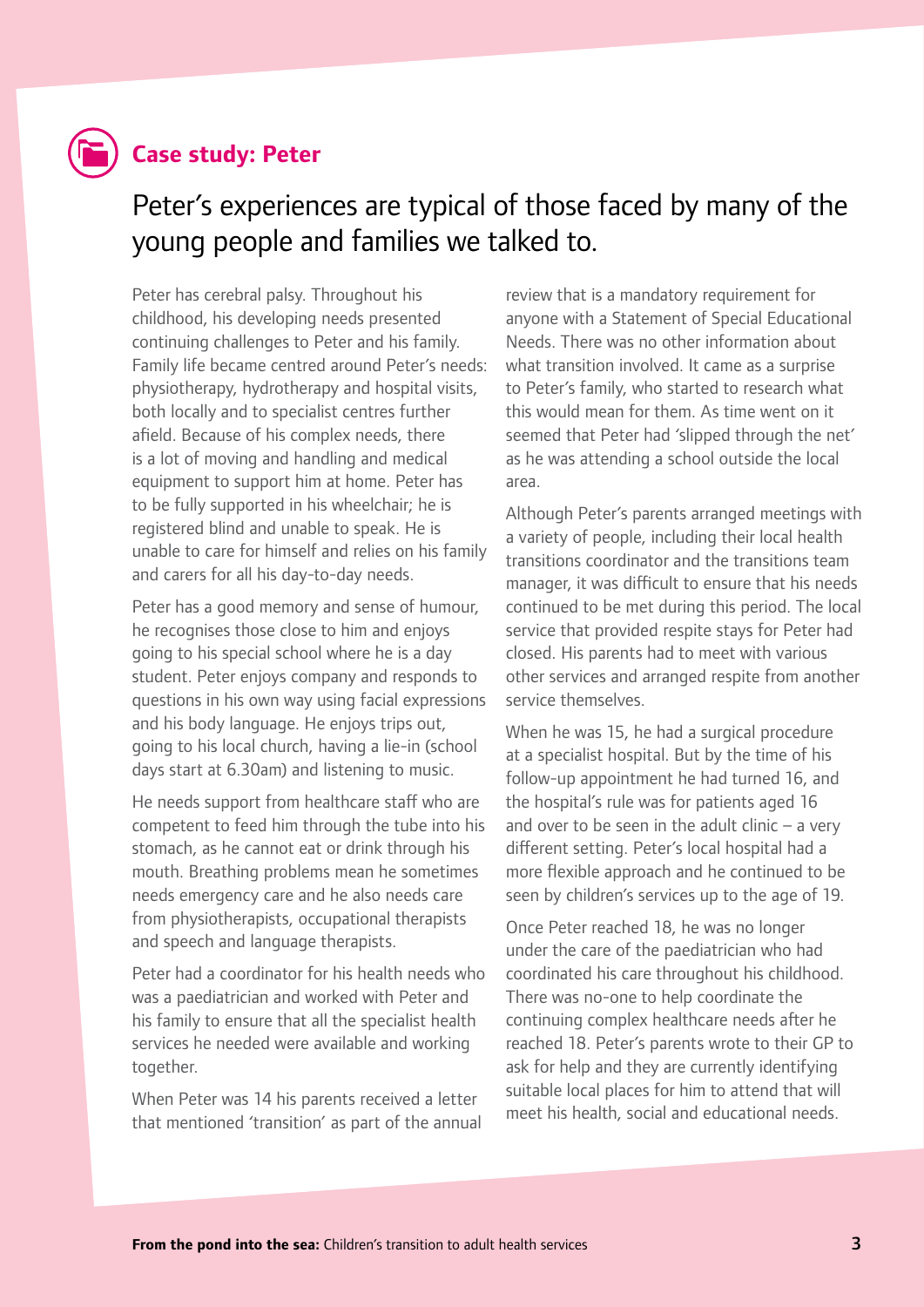# keymessages

Part of the role of children's services or transition teams when caring for young people with complex health needs, as in Peter's case, is to prepare them for the differences they are likely to face at transfer to adult services. The full conclusions and recommendations are set out in the separate full report, but we have four key messages about changes that need to happen to improve the experience of transition for young people and their families.

#### **1** Commissioners must listen to and learn from young people and their families.

The messages from young people and their families are clear. They know what works and they know what goes wrong. Clinical commissioning groups and local authorities must listen and learn from those experiences. The Children and Families Act and Care Act are an opportunity to get transition right for young people by sharing accurate data, planning ahead and implementing existing best practice guidance for transition.

#### 2 Existing good practice quidance must be followed to ensure young people are properly supported through transition.

There is no excuse for the failure of so many providers and commissioners to follow existing guidance that, if followed, would significantly improve the quality of care during transition. Every young person with complex physical health needs, from age 14 should have:

- **•**  A key accountable individual responsible for supporting their move to adult health services.
- **•**  A documented transition plan that includes their health needs.
- **•**  A communication or 'health passport' to ensure relevant professionals have access to essential information about the young person.
- **•**  Health services provided in an appropriate environment that takes account of their

needs without gaps in provision between children's and adult services.

- **•**  Training and advice to prepare them and their parents for the transition to adult care, including consent and advocacy.
- **•**  Respite and short break facilities available to meet their needs and those of their families.

CQC's inspection models will explicitly look at transition in both children's and adult health services – in hospitals, in primary care and the community – which will be factored into the overall rating. This means that good transition arrangements may raise a provider's rating, and poor practice may reduce it. We may take action in cases where arrangements are so poor that they pose a risk to the quality of care experienced by people who use services.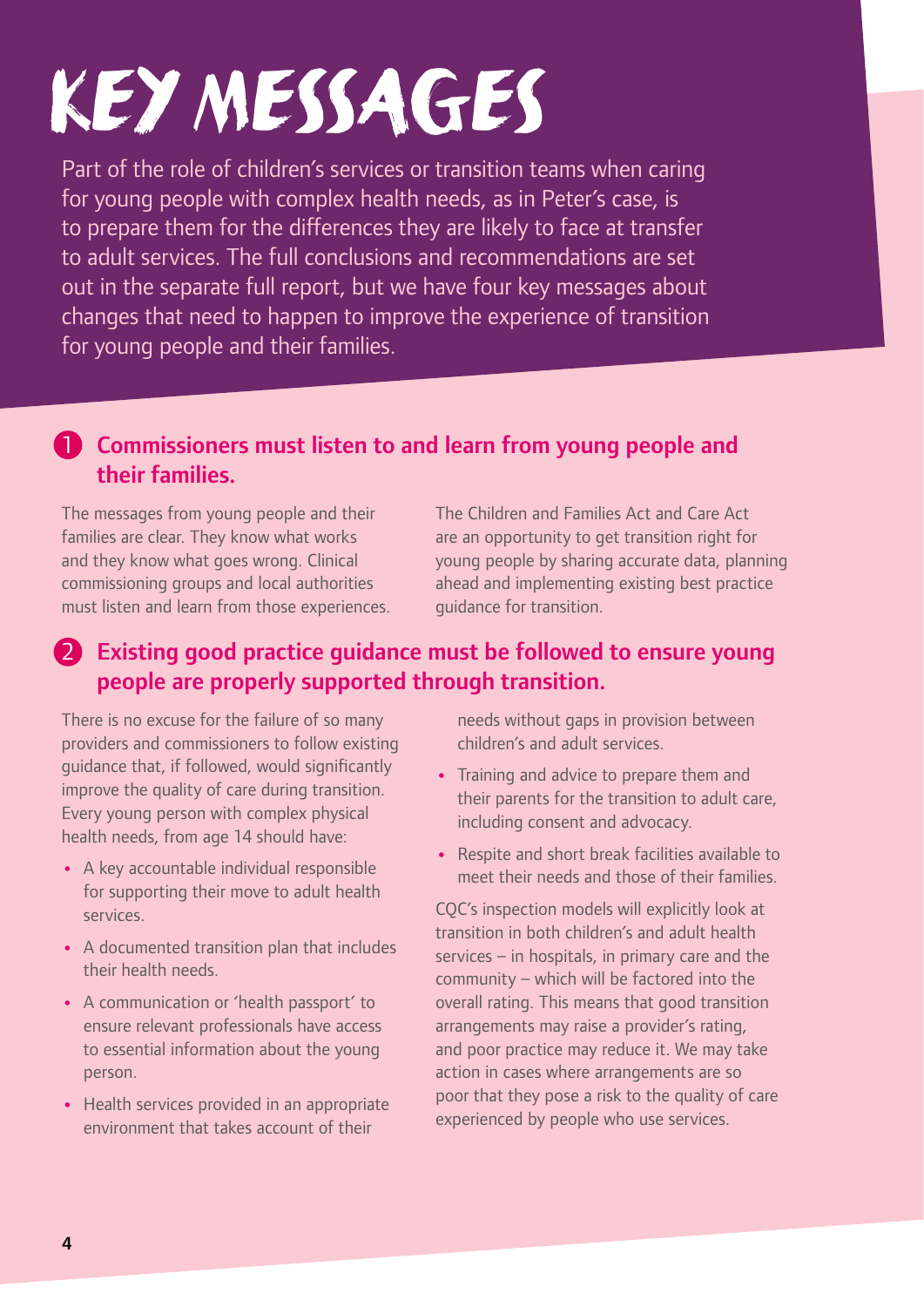#### 3 GPs should be more involved, at an earlier stage, in planning for transition.

General practice has a crucial role as the single service that does not change as a result of reaching adulthood. A new enhanced service for general practice is being introduced in 2014/15 to ensure proactive care and personalised care planning for people with complex health and care needs who may be at high risk of unplanned admission to hospital. This will be under the supervision of a named, accountable GP.

The enhanced service has a particular focus on older people, but practices will be expected to consider introducing comparable arrangements for children with complex health and care needs. CQC will be checking how GPs are responding to the needs of young people with complex needs through our inspection and ratings of general practice.

#### 4 Adolescence/young adulthood should be recognised across the health service as an important developmental phase – with NHS England and Health Education England taking a leadership role.

Services should be tailored to meet the needs of this group and include additional recognised training for healthcare staff, such as community nurses, in caring for young adults. Such services should be planned and delivered by staff from all necessary health and care services, who will be required to work together. Care should be provided by staff trained both in the specific needs of young people and how the different services are expected to work together. A named lead must coordinate all care services. This would benefit young people whether their needs involve complex physical care, specialist or mental health care.

We have considered whether there should be distinct young people's services for people aged 14 to 25. This is a credible approach that works well in some mental health services for example. Equally, other good examples of transitional care, such as in renal services and teenage and young people services for cancer, emphasise that flexibility of approach is the key rather than being prescriptive. What works for one 14-year-old may not work for another because of developmental maturity and their resulting needs. What matters most is that

*What works for one 14-year-old may not work for another because of developmental maturity and their resulting needs.*

services must be integrated, and care coordinated around the individual, with an optimal experience of transition to adult services for those young people who require ongoing health and care in adult life – whatever their age.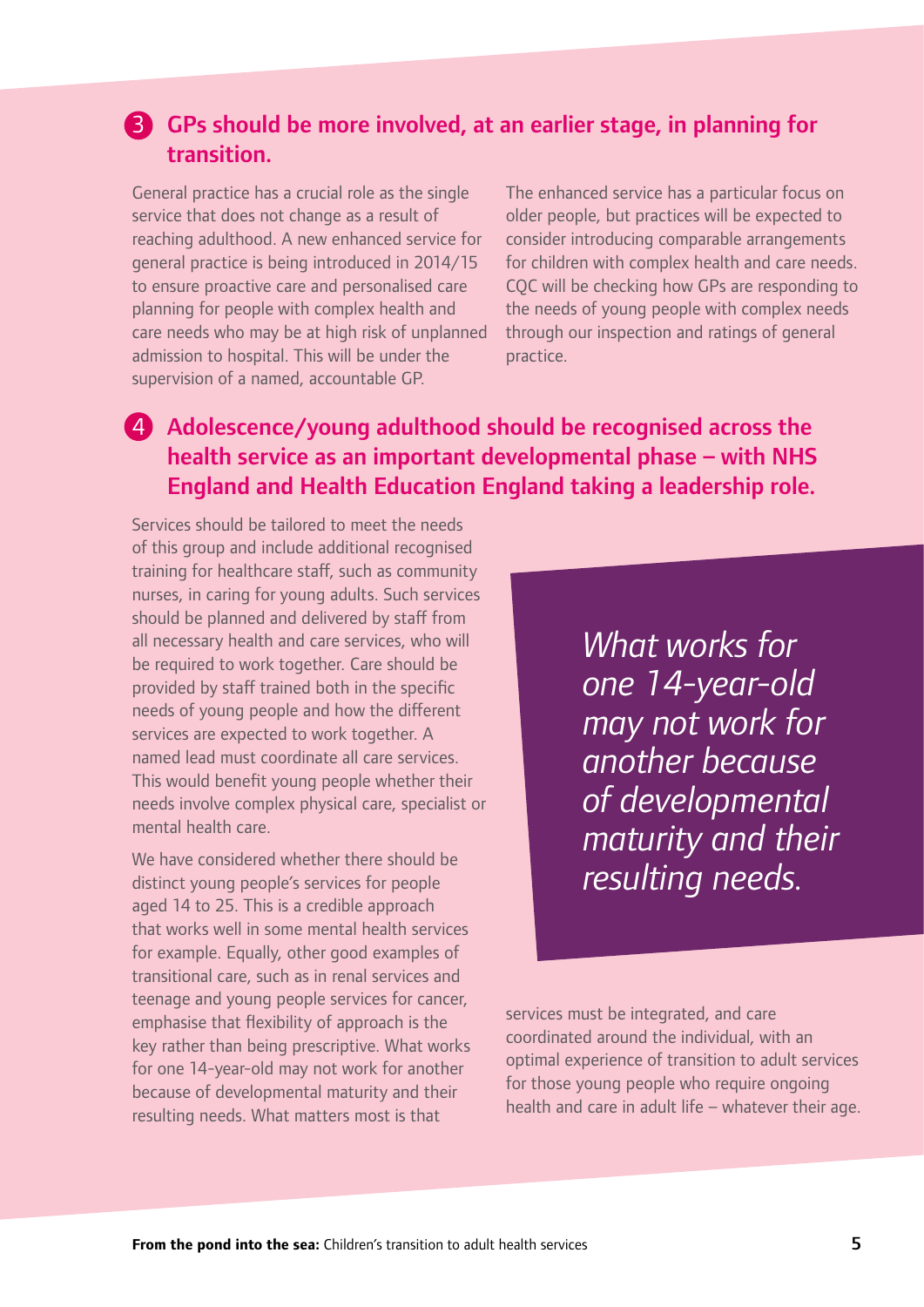## WHAT WORKED WELL?

We saw and heard about some examples of good transition arrangements. These were most often in specific health specialties where young people's health needs were predominantly a result of one main condition, for example cardiac, diabetes,

epilepsy or cystic fibrosis services. In these cases, advanced protocols for health transition had been developed, often based on national guidance and benchmarking. Some of the characteristics of these services were:

- > Having consistent staff members who knew about the conditions and the young person's history
- Providing adolescent clinics (adolescence is defined as ages 10-19)
- Good communication with young people, their parents and each other
- Providing good information about what to expect

We also spoke to, and heard about many hard working, competent professionals who are highly regarded by the young people and the families they care for. We saw examples of children's

community nurses supporting and training young people to take responsibility for their health needs in preparation for adulthood.

*"The case manager has been supportive and helpful in helping to understand options available and how to access health care."*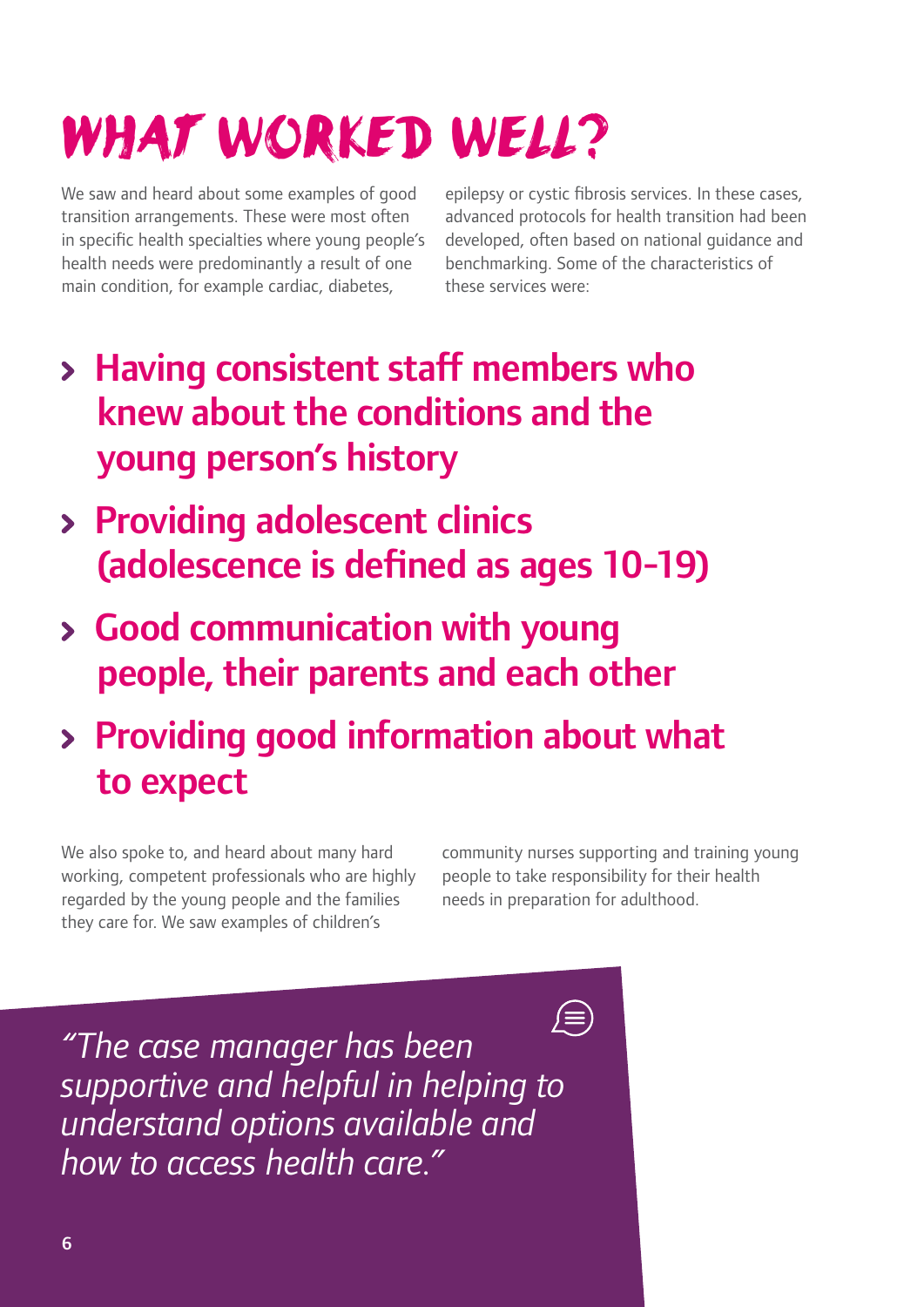## WHAT DIDN'T WORK WELL?

From the perspective of many families that we spoke to, transition through health was un-coordinated and often unexpected. For some, it caused great stress and anxiety. One parent summed this transfer to adult services in one sentence:

#### **"From the pond, you are picked up and put in the sea."**

We set out below different elements of good practice, and where this was not being implemented effectively.

#### 1 There should be good planning for transition

We spoke to young people and families as well as the staff involved with providing their health care. We found that transition planning is very variable:

- There was inconsistent and often poor information and preparation from children's services for young people and their parents about the changes they can expect as they move into adult services. This led to a lack of understanding of the process of transition.
- **•**  More worryingly, many of the professionals delivering care also told us that they were not clear about the process. Guidance and protocols for transition were often in place but not always being used, with some professionals unaware of their existence. Many of the commissioning staff that we spoke to acknowledged that there were gaps in the processes. One community nurse told us, when asked if there was a transition pathway, "No, not at all…. [we] don't have clear referral criteria either."
- When we asked about the transition process, a member of the healthcare team caring for a young person told us "It happens so infrequently, I can't say how it happens."

 $\sqrt{=}$ *"I am too scared to think about what will happen. It will probably mean he has to go into residential care. Nobody has talked to me about what happens next."*

**•**  Some children's health or therapy services stopped at 16 but there was no adult service available until they were 18. This resulted in essential care being effectively withdrawn.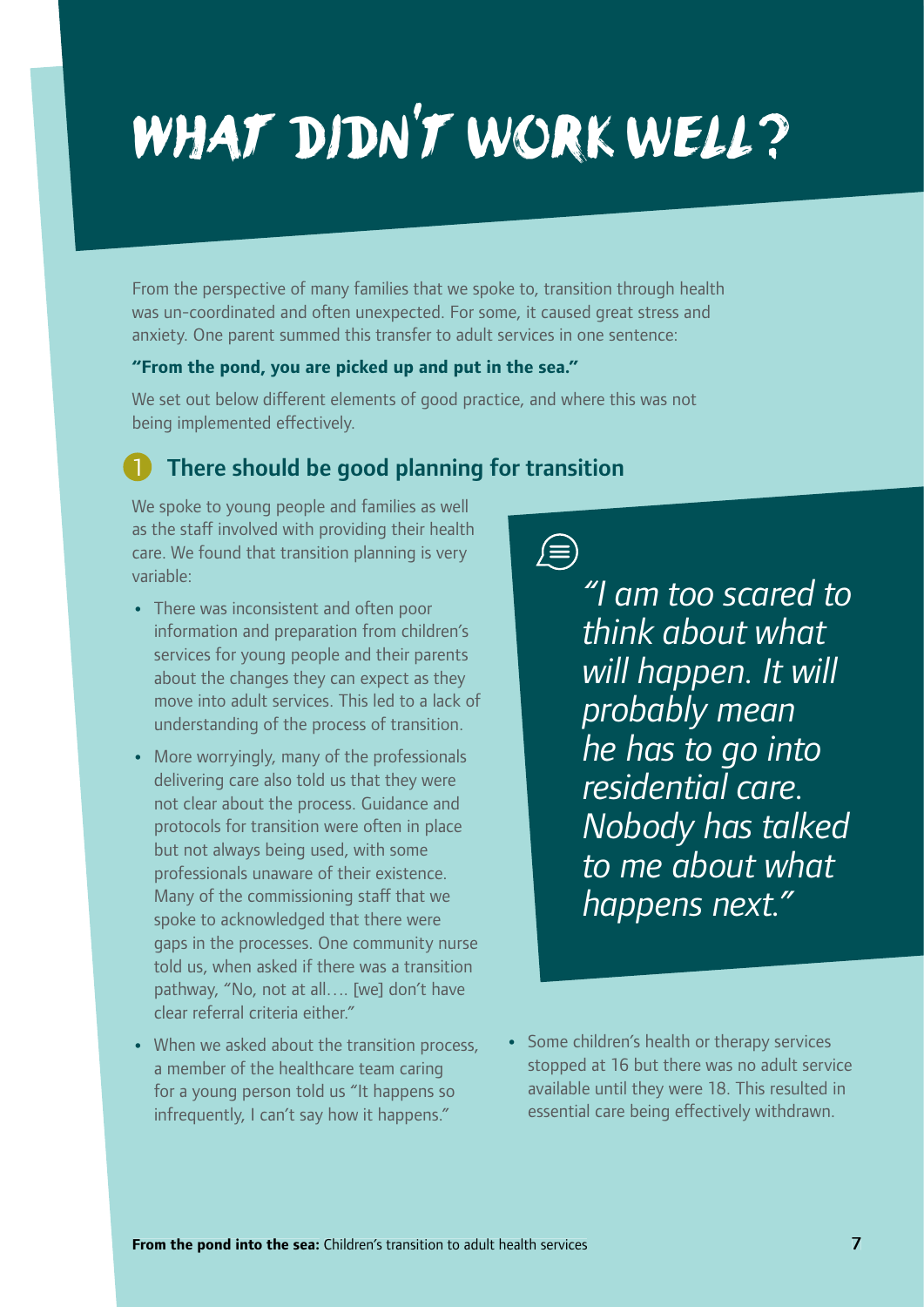*"Everybody seems to want to do the right thing, but there seems to be a missing link. No one seems to work together."*

#### There should be a good transition plan in place

We reviewed 103 case records for 14-18-yearolds before transfer to adult services. Eighty per cent did not have a transition plan that included their health needs. We were told that although the guidance made clear that transition plans should be in place, it was difficult to produce them because:

- **•**  Integrated care planning was in the early stages of implementation.
- Where there was no equivalent adult service, there was a perception in children's services

that there was no-one to transfer the young person to, therefore no-one to engage in planning.

- **•**  There was a lack of clarity over roles and responsibilities regarding transition.
- **•**  There was a lack of engagement between different services. One children's community team told us that they try to engage with adult health teams but they are always told that "we are not commissioned to do this".

#### Health passports should be used more widely

We saw some health passports during our review but they were not widely used by those involved in planning with the young person and their family.

- **•**  Families and young people told us one of the most frustrating elements of the transfer to adult services was the need to keep repeating the young person's health needs and history to multiple health teams.
- **•**  Although health passports were valued by young people and their families as well as the health and care teams, they were used infrequently. Even where they were in place people acknowledged that an electronic record providing immediate access to young people's relevant medical history, care needs and wishes was needed as a matter of urgency.

 $\left(\equiv\right)$ 

*"… as for repetition, I have lost count of the number of forms I have had to fill in time and time again. It is maddening."*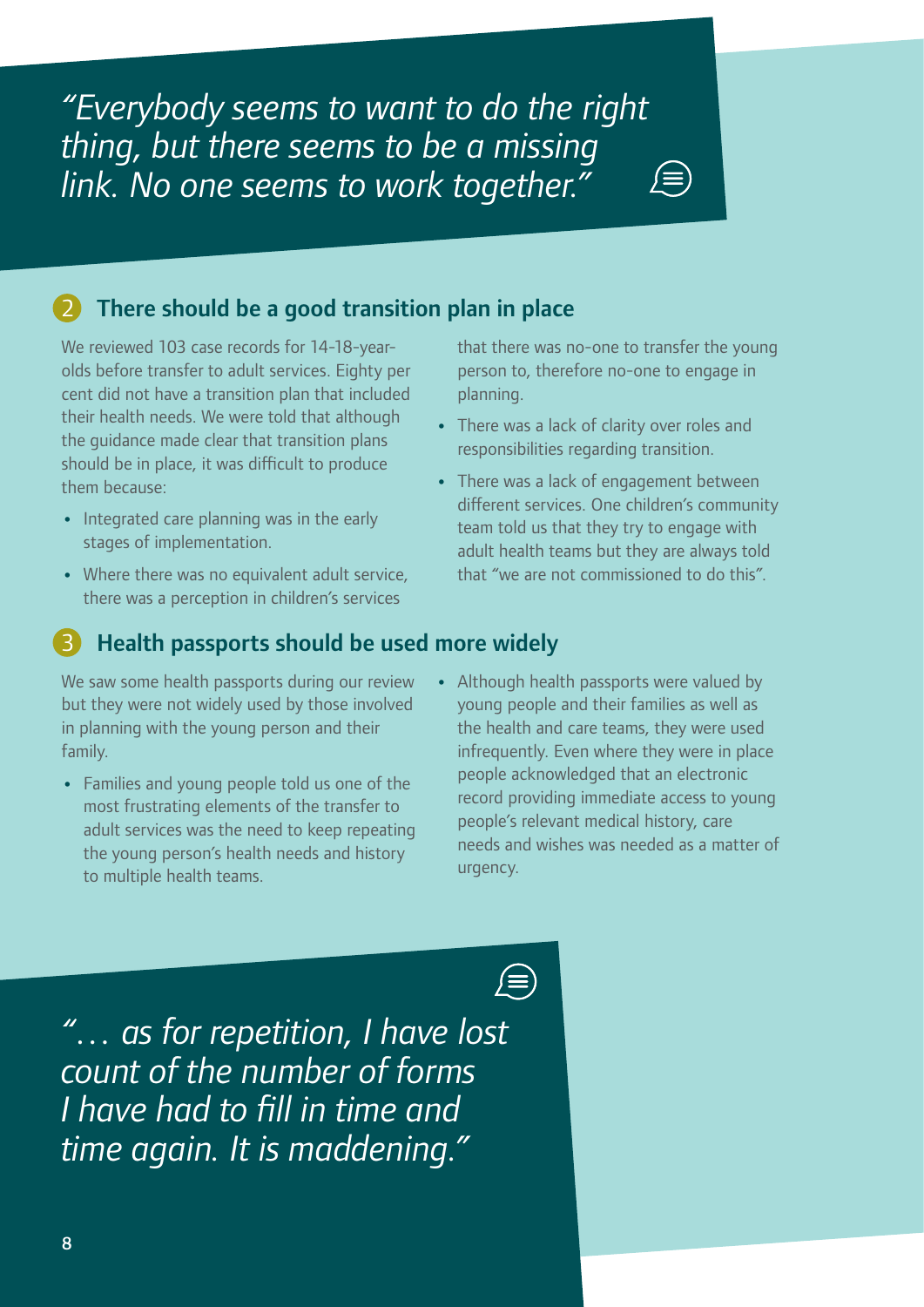#### 4 There should be a lead professional to support young people and their families through transition

Of the young people and families that we spoke to, 50% said there was no lead professional to support them through transition. Seventy per cent of the health and care staff we spoke to agreed. Families and health and care professionals said that the parents were the main coordinators of care and services. This was mainly because:

- **•**  There is a lack of resources and capacity in children's services to manage the existing workload, which is increasing.
- **•**  Adult health services are not engaging in transition planning with under-18s because they are not funded to do this.
- **•**  GPs are not routinely involved in the care of young people with complex needs as children, but then they have a key role when the young person becomes an adult.

#### 5 Health care settings and services should be responsive to the needs of young people and their families when transferring to adult services

Health and care professionals as well as young people and their families told us that they found adult health care settings and services were not suitable for young people who were transferring to adult services.

- **•**  A number of adult health professionals told us they lack experience in supporting young people with complex needs when they first move to adult services.
- **•**  Some services that were available from children's community nurses were not available from adult district nurses. This appeared to be partly due to capacity and resources but also different skill and expertise between the two services.
- **•**  Some parents had witnessed disagreements in A&E between adult and children's wards, and even intensive care units, about the best place for care to be provided.

#### 6 The needs of parents as carers should be assessed and addressed

Parents told us they felt "abandoned" by health and social care services at this most difficult time.

- There appeared to be a culture of overreliance on partner agencies to recognise and assess the demands on family members as carers, to follow these up appropriately, and to develop strategies to address their needs. Families reported little concern from health professionals as to their roles as carers and a lack of support or explanation of choices and control over the future.
- **•**  Some community children's nurses told us they have had no training in assessing the needs of carers. Despite widespread recognition of the impact of caring for a young person with complex health needs at home, they told us that they don't have the resources to address issues highlighted by carers.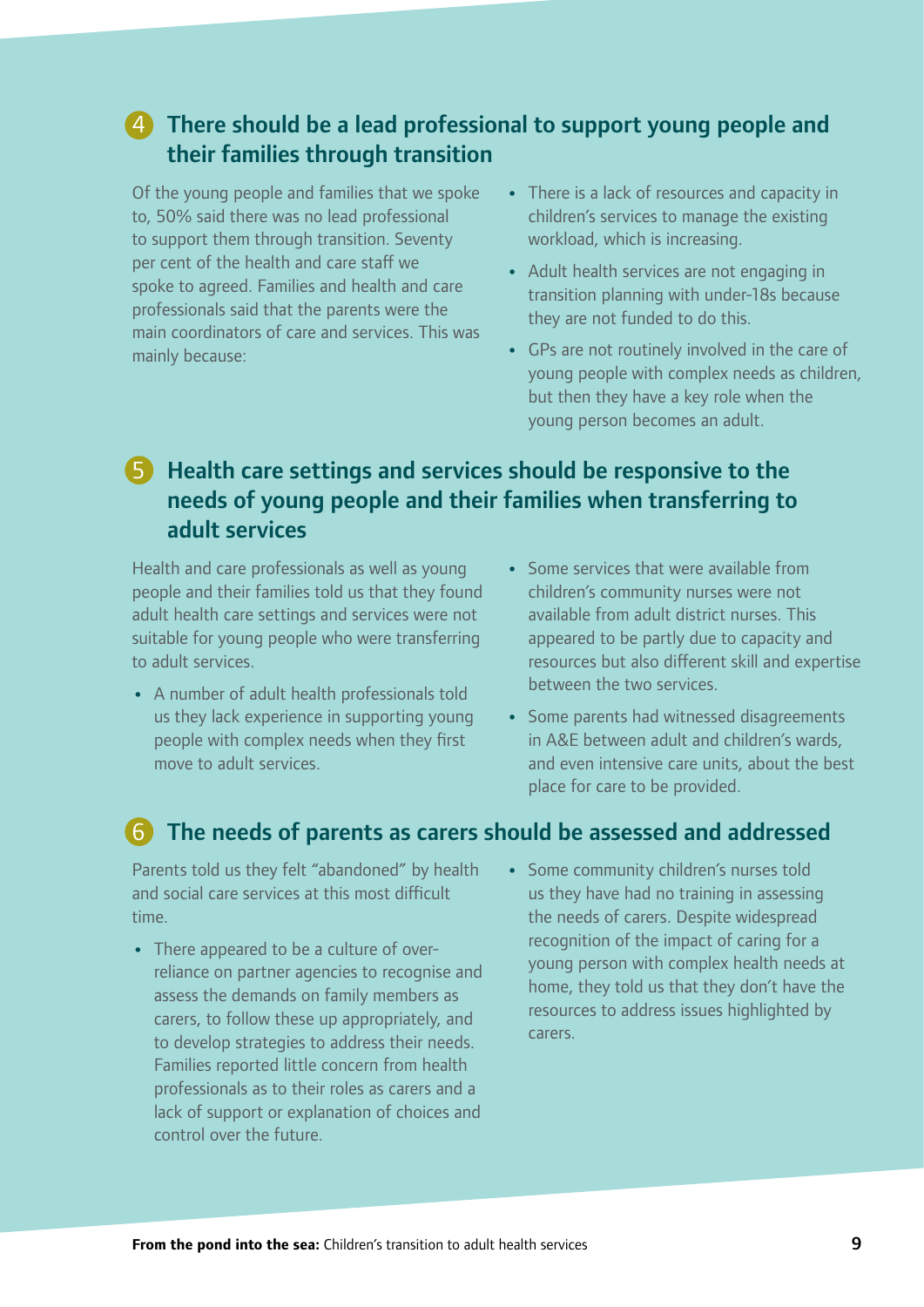*"I was frantic with worry when the funding was turned down, and we had no identified provision. I became ill with anxiety."*

### Responsibility for funding should be agreed early in the process

Some young people and their families were le without equipment, services, respite care or other requirements during transition, because of failure to agree on responsibility for funding. We were told that:

- **•**  Changes in funding from children's to adult services were not clear and not explained.
- **•**  Assessments to allocate funding for continuing health care were often completed

by professionals with no previous connection with the young person and their family. This meant that key information was sometimes not available and decisions delayed.

**•**  Although personal budgets can be highly valued by young people and families, some felt 'left to get on with it'. We were also told that the money from a personal budget was no help if the services were not available to purchase.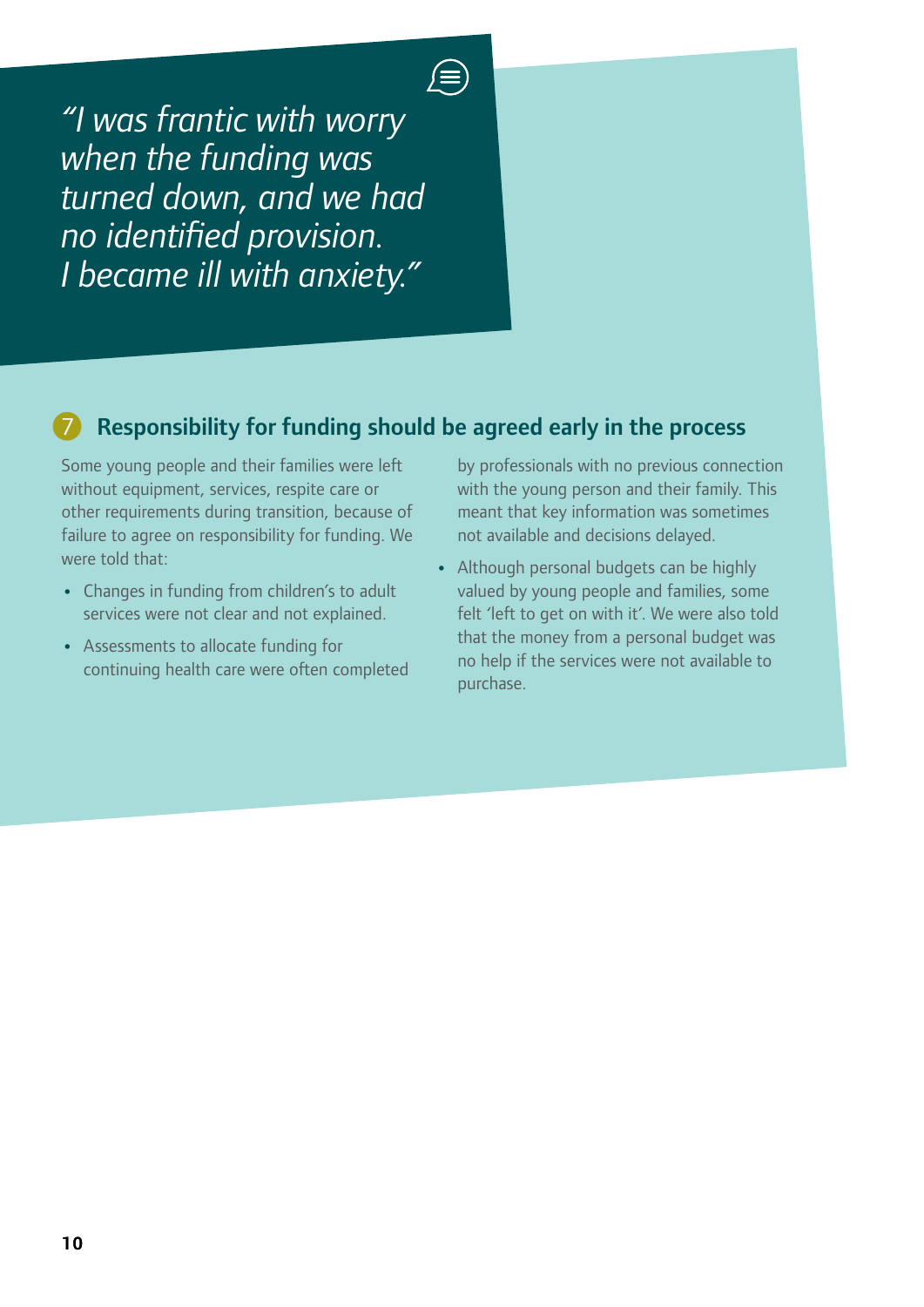### Conclusions and next steps

There was clearly an expectation from commissioning teams in CCGs that professionals across health services for both children and adults would work together to promote effective, timely and well-managed transition. There was little doubt that the majority of individual professionals that we spoke to who work with children and young people were committed to promoting the best possible outcomes. However, their input was often teamspecific, task-orientated and responsive, and focused on their own clinical expertise.

In July 2012, the Children and Young People's Health Outcomes Forum published its proposals on how to improve health-related care for children and young people. The Forum's findings in relation to transition were that: "poor transition can lead to frankly disastrous health outcomes for both physical and mental health … at its worst, poor transition leads to dropout from medical care for those with a longterm condition, and deterioration in those with disabilities – both leading to unnecessary, costly and often distressing hospital admissions."

From the age of 14, young people with complex health needs, and their families, should be helped to prepare for the differences they will encounter as they become adults, including the differences in the provision of healthcare.

Imminent changes to both the Children and Families Act and the Care Act include specific provisions designed to support more effective transitions to adult services for young people with special educational needs or disability, in health and social care respectively.

The changes to the legislation provide an opportunity to ensure that the wealth of existing information and guidance to support good transition to adult services is at last heeded and implemented.

NHS England, Health Education England, The Department of Health and the Royal College of General Practitioners strongly support the findings of this report and will set out their expectations for how the improvements and recommendations will be delivered.

CQC's inspection models will explicitly look at transition in both children's and adult health services. Key lines of enquiry are included where inspectors will be prompted to look at the arrangements for involving and supporting young people in planning for transition in the primary care and the community health inspection handbooks. What we find will be factored into the overall rating of the service. This means that good transition arrangements may raise a provider's rating, and poor practice may reduce it. We may take action in cases where arrangements are so poor that they pose a risk to the quality of care experienced by people who use services.

In addition, our checks on how providers use the Mental Capacity Act will become a routine part of hospital and care home inspections.